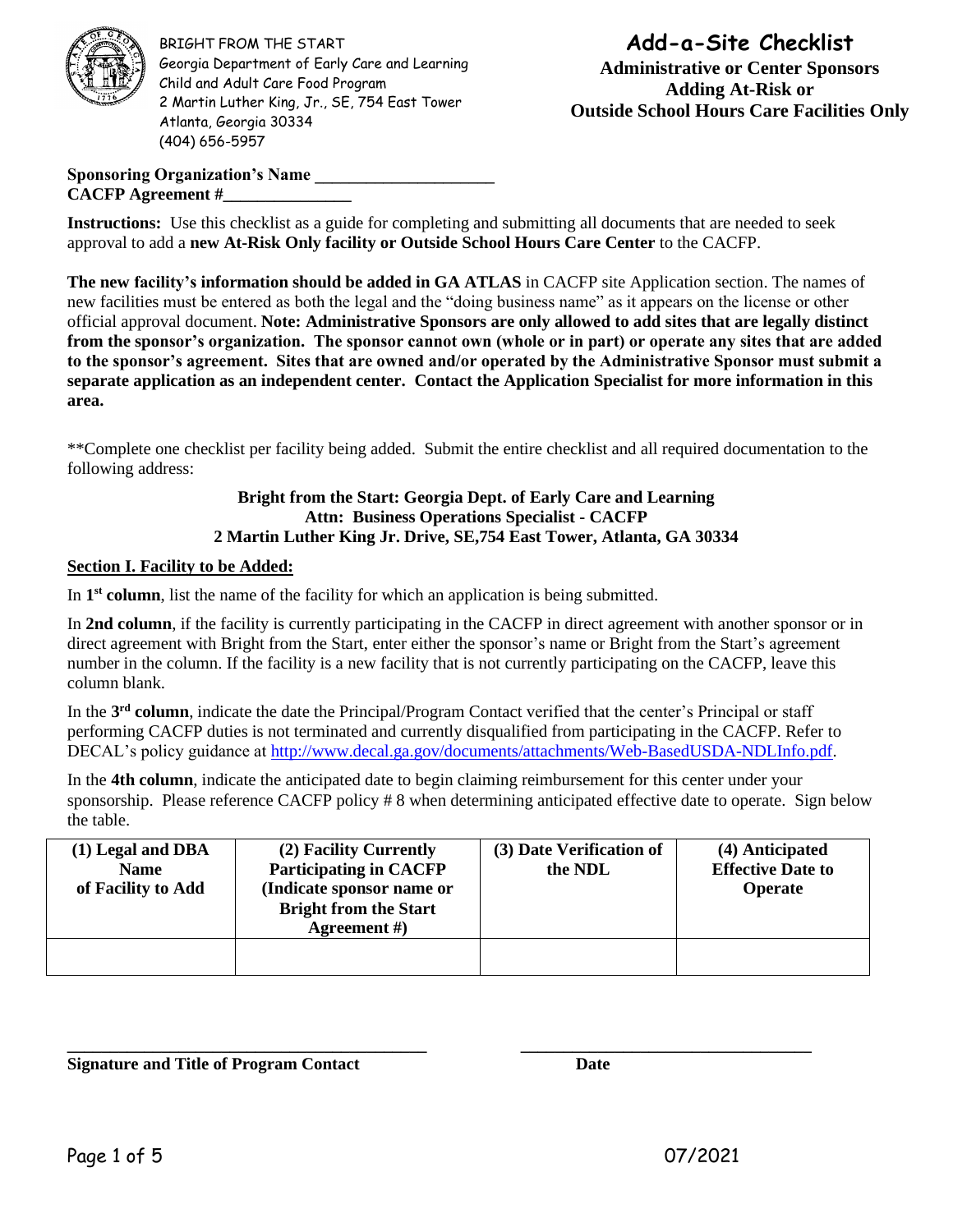## **Section II. Forms/Documents due to Bright from the Start:**

- \_\_\_ 1. ADD-A-SITE Checklist **(Submit checklist with each facility's application)**
- \_\_\_ 2. Termination Letter from previous sponsor or Voluntary Closure Form for centers in direct agreement with Bright from the Start (only applicable to those facilities currently participating on the CACFP)
- \_\_\_ 3. Copy of original IRS letter assigning Federal Employer Identification Number (FEIN) to the entities' legal business name.
- \_\_\_ 4. Deed or lease of facility with legal name of business or owner's name referenced in the document (Government, Military, and School Food Authorities are exempt).
- \_\_\_ 5. Center Site Application (One per Site) **The center must complete the site application and the principal of the site must sign. The sponsor must enter the site information in GA ATLAS, and submit a copy of the site application with the package.**
	- a. \_\_\_ If charging a separate fee for meals, the center is considered a pricing center. If a pricing center, the site must complete and submit a Written Free and Reduced Price Policy Statement (See site pricing information in the Add-a-Site instruction booklet for more information or refer to 7 CFR 226.23(c) to review what must be included in the policy statement.)

**Food Service Section of the Site Application** - All organizations that contract out with another entity to prepare and deliver meals must submit one of the following:

- a. \_\_\_ **Agreement to Furnish Food Service for Sites using a School Food Authority** (Not applicable to sites that prepare their own meals or have a central kitchen for sites owned by same legal entity)
- b. \_\_\_ **Procurement Documents for sites that intend to contract with a vendor** (Not applicable to sites that prepare their own meals, have a central kitchen for sites owned by same legal entity, or use a School Food Authority) Include Procurement Checklist, Agreement to Furnish Foods/Contract and Small Purchase Document.
- c. \_\_\_Certificate of Incorporation for Vendor and/or Food Service Management Companies that are corporations.

Use Procurement Manual found on the Bright from the Start website at [http://www.decal.ga.gov/Nutrition/HandbooksInstructions.aspx.](http://www.decal.ga.gov/Nutrition/HandbooksInstructions.aspx)

- \_\_\_ 6. Child Care Center Roster of Food Program Participants or At Risk After School Program attendance records of Food Program Participants.
- \_\_\_ 7. Letter of Authorization (Note: this letter is only required for unaffiliated sites located in schools). The letter must on the school's letterhead signed by the Superintendent or school's Principal acknowledging operation of the CACFP on the school's property.
- \_\_\_ 8. Media Release for site(s) added (use correct release depending on pricing/non-pricing programs)
- \_\_\_ 9. Completed pre-operational visit monitoring form conducted with new facility (Note: Not applicable for School Food Authorities adding schools that already participate in the National School Lunch Program.)

**Section III. Forms/Documents regarding legal entity: Corporations, LLC, and Partnership ONLY:** If the site is incorporated, a limited liability, or partnership, check the appropriate item and send in requested information.

Page 2 of 5 07/2021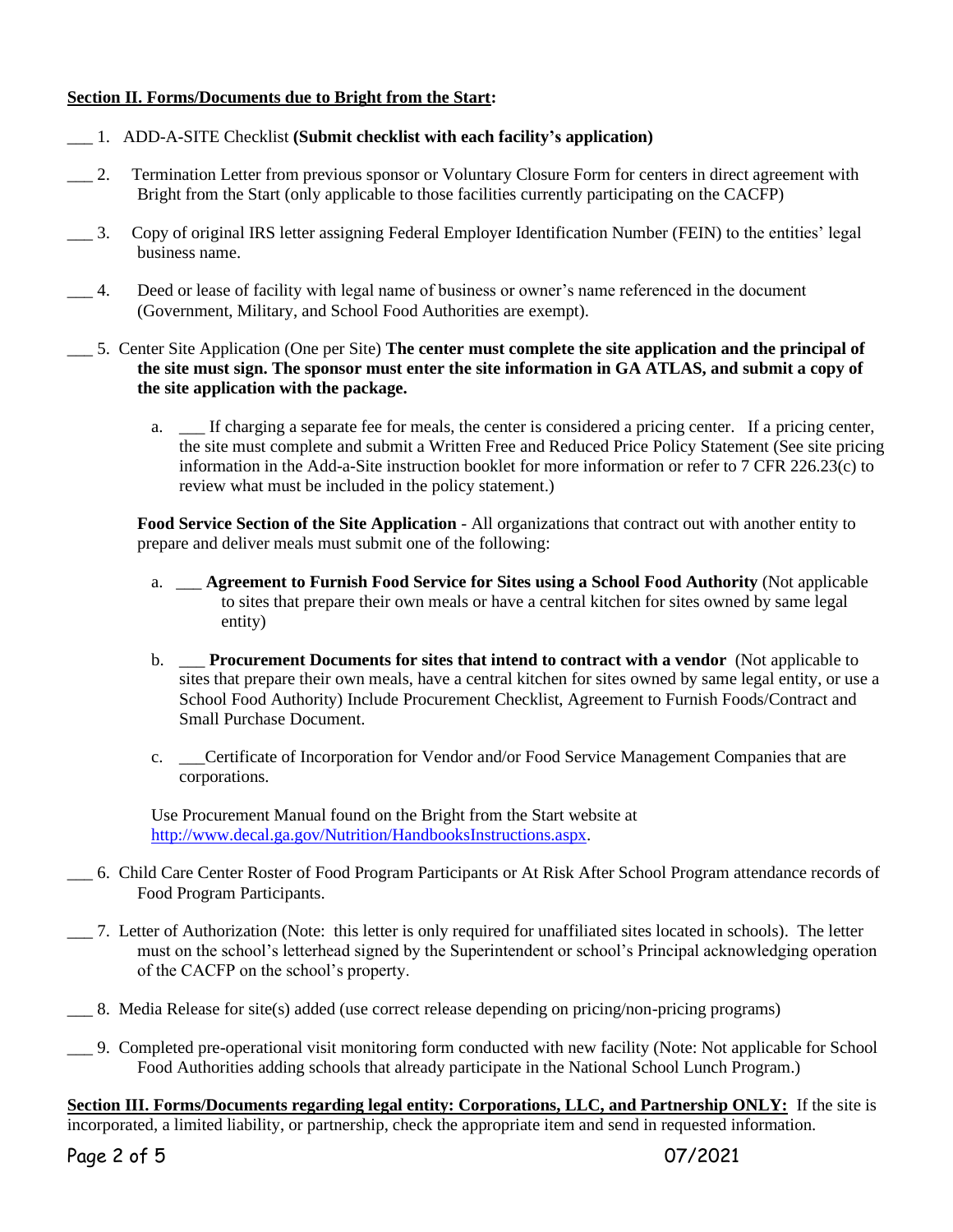(Based on the answer in item C-6 of the site application) **(Government, Military, and School Food Authorities are exempt)** 

- \_\_\_ 1. Copy of Certificate of Incorporation for Incorporated centers
- \_\_\_ 2. Copy of Certificate of Organization for Limited Liability Companies
- \_\_\_ 3. Copy of Certificate of Limited Partnership for partnerships
- \_\_\_4. Copy of Articles of Incorporation for Incorporated centers
- \_\_\_ 5. Copy of Articles of Organization for Limited Liability Companies

#### **Section IV. Eligibility for Participation:**

**Forms/Documents to determine eligibility for At-Risk or OSHCC Only:** To qualify as an At-Risk Only facility or Outside School Hours Care Facility for the CACFP, the facility must meet one of the following conditions. Place a check beside the eligibility method being used to qualify the program and submit any documents requested under the applicable item. **\*Note: For-profit afterschool programs are not automatically eligible for participation as an At-Risk Only facility.**

- 1. \_\_\_ *Non-Profit* After School Programs:
	- a. If the center has received official notice of nonprofit status, submit a copy of the 501 (C) 3 documentation on IRS letterhead (Government, Military or BOE's exempt)
		- i. \_\_\_If a church which has tax-exempt status under the umbrella of the national church affiliation, submit the Certification of Tax Exempt Status for Churches and Integrated Auxiliary Organizations form (with Option 1 selected) along with the group ruling list attached to the IRS letter which contains the church's name, or submit a letter from the person legally responsible for the church verifying that that subordinate church is included in the taxexempt status of the national organization along with item a. above.
		- ii. \_\_\_If a church or the parent organization has not filed for tax-exempt status with the IRS, submit the Certification of Tax Exempt Status for Churches and Integrated Auxiliary Organizations form with Option 2 completed and signed by the Delegated Principal of the church/integrated auxiliary of the church.
- 2. \_\_\_ *For-Profit* afterschool programs connected to a traditional childcare center that meets the eligibility requirements for participation in the CACFP:
	- a. \_\_\_Submit copy of Child Care Center Roster
	- b. \_\_\_Submit copy of At-Risk Afterschool Program Roster
	- c. \_\_\_Submit copy of childcare center license/approval to operate
- 3. \_\_\_ *For-Profit* afterschool programs that are **not** connected to a traditional child care center that meets the eligibility requirements for participation in the CACFP are **not** eligible to apply as an At-Risk only facility, but may be eligible to apply as an **Outside School Hours Care Center** using the following eligibility criteria:
	- a. \_\_\_25% of the enrolled children or licensed capacity (whichever is less) receives compensation under Title XX \_
		- i. \_\_\_ Submit copies of DFCS forms 69, 77 that are signed by the DCFS representative, or Maximus report for Title XX children \_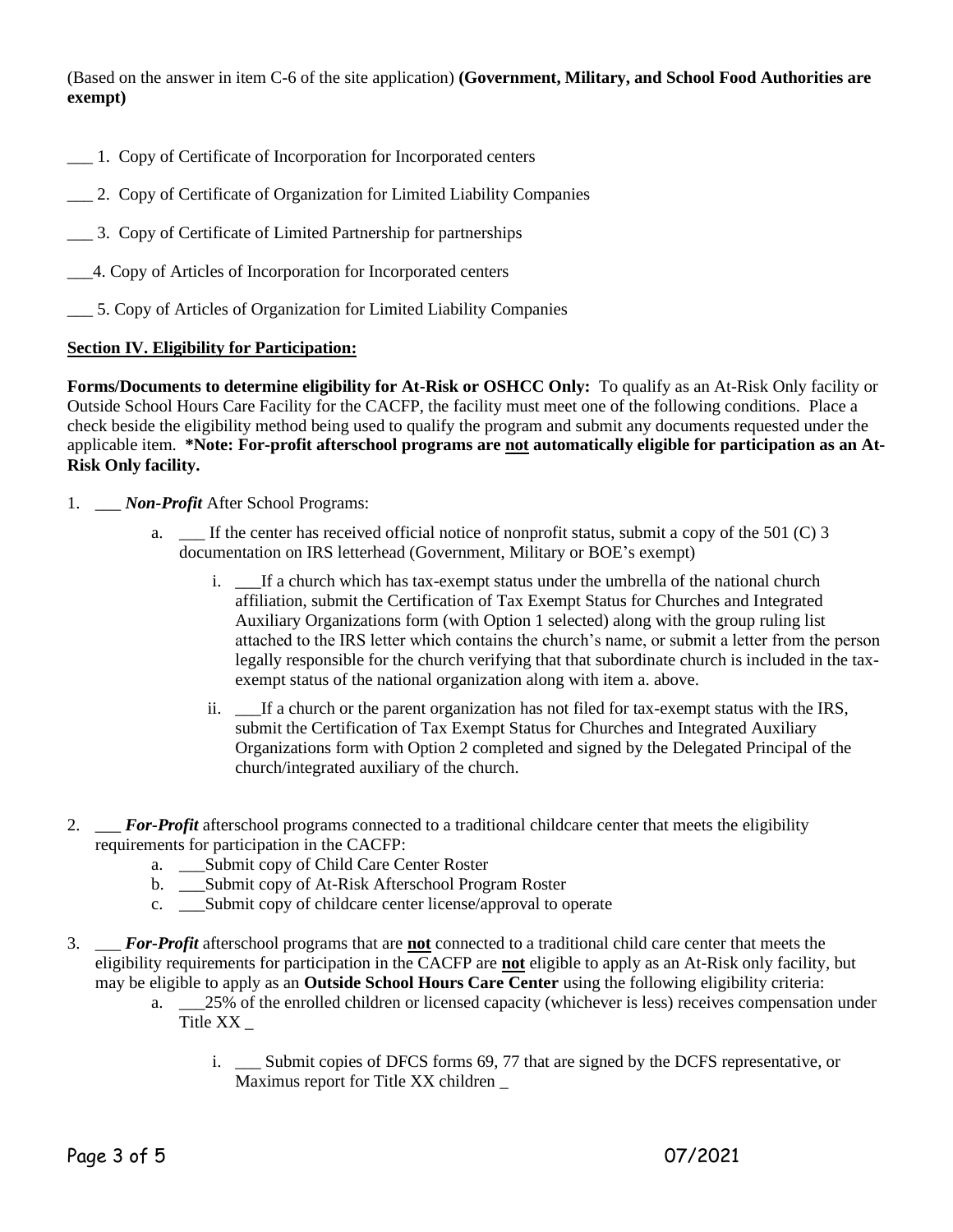b. \_\_\_25% of the enrolled children or licensed capacity (whichever is less) is eligible for free and/or educed price meals based on household income stated on the Income Eligibility Statements.

i. Obtain complete Income Eligibility Statements for all children. Indicate each child's eligibility on the Roster of Food Program Participants submitted with the application. **Do Not Submit the IES forms.**

**Licensure/Alternate Approval Verification for all AT Risk or OSHCC:** Place a check beside the item that applies to each site for which you are making an application and submit the documents indicated under the item checked if requested to do so. Refer to the section on licensing in the new application instruction booklet if you have questions concerning licensure or exemptions from licensure.

- 1. \_\_\_ If licensed by Bright from the Start, Georgia Department of Early Care and Learning check here and **submit copy of license** (or approval to operate if new and no license has been received)
	- a. \_\_\_ Submit copy of most recent Inspection Report (within past 12 months)
- 2. \_\_\_ If licensed by the Department of Defense, check here and submit Certificate to Operate a Child Development Program
	- a. \_\_\_ Submit copy of most recent Installation Child Care Evaluation Team Assessment
- 3. \_\_\_If approved by the U.S. Department of Health and Human Services to operate a Head Start program, submit the following:
	- a. \_\_\_Head Start Performance Standard Review (Triennial or 360-degree assessment) (Provide a copy of the cover letter from the center's most recent review)
- 4. \_\_\_Programs that are Exempt from Licensure. Centers must submit the following:
	- a. \_\_\_Exemption Letter from Bright from the Start's Child Care Services Unit. Note: Georgia law requires all childcare programs to be licensed or exempt.
	- b. \_\_ Copy of Certificate of Occupancy (Not required if site is in a school.)
	- c. \_\_\_ Copy of Fire Inspection conducted by local gov't agency within the past 12 months (Not required if site is in a school.)
	- d. \_\_\_ Copy of Food Service Permit Inquiry form signed by the local health authority (School Food Authorities (SFAs), Government Agencies, National Youth Sports Programs (NYSP), Residential Camps, and Upward Bound programs are exempt from this process.)

**Note:** Approval dates are **not** based on the receipt of the application in the office but based on the submission of an accurate application. Please see Bright from the Start Policy CACFP/00-8.

In accordance with Federal civil rights law and U.S. Department of Agriculture (USDA) civil rights regulations and policies, the USDA, its Agencies, offices, and employees, and institutions participating in or administering USDA programs are prohibited from discriminating based on race, color, national origin, sex, disability, age, or reprisal or retaliation for prior civil rights activity in any program or activity conducted or funded by USDA.

Persons with disabilities who require alternative means of communication for program information (e.g. Braille, large print, audiotape, American Sign Language, etc.), should contact the Agency (State or local) where they applied for benefits. Individuals who are deaf, hard of hearing or have speech disabilities may contact USDA through the Federal Relay Service at (800) 877-8339. Additionally, program information may be made available in languages other than English.

Page 4 of 5 07/2021